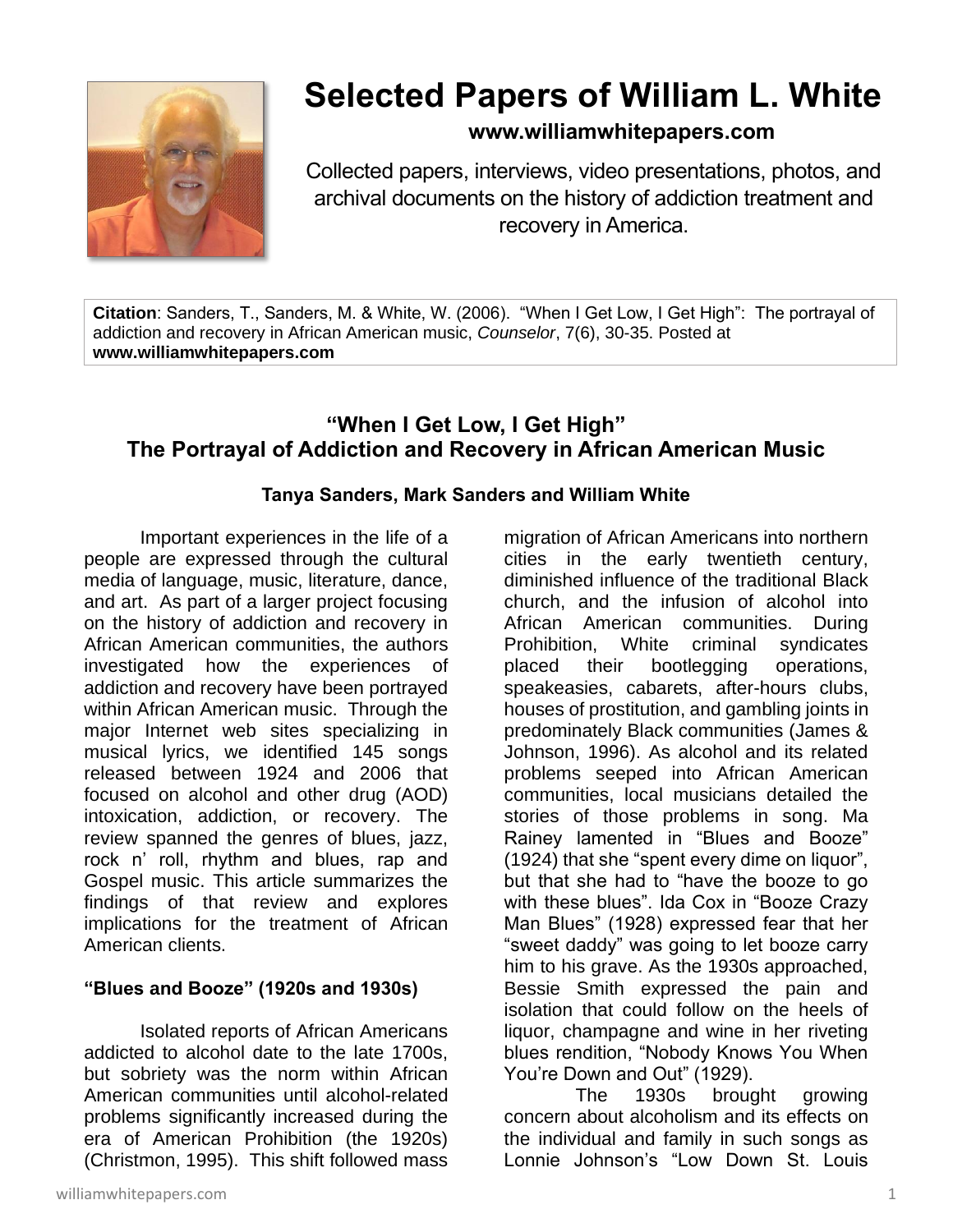Blues" (1931), Lucille Bogan's "Drinking Blues" (1934), and Scrapper Blackwell's "Bad Liquor Blues" (1935). Joshua White confessed in "Pigmeat and Whisky Blues" (1935) to waking with a snake "crawlin' out that whiskey bottle, talkin' just like a natural man" and ends his song with the pledge "I ain't gon' drink no more liquor, doggone my whiskey-drinkin' soul."

The music of the 1930s also signaled new drug patterns in the African American community. Cab Calloway's "Kickin' the Gong Around" (1931), "The Man from Harlem" (1932), and "The Reefer Man" (1932), as well as Jazz Gillum's "Reefer Head Woman" (1938) signaled increased marijuana and cocaine use. Ella Fitzgerald summarized the central role of alcohol and other drugs in African American communities during the 1920s and 1930s in her 1938 blues anthem, "When I Get Low, I Get High".

## **"Beer Drinking Baby" to "Junker's Blues" (1940s-1950s)**

World War II caused a precipitous drop in the production of African American music and in alcohol and drug-related musical themes within the songs of this period. Concerns about drinking expressed in the lyrics of African American music in 1940s focused primarily on women. Merline Johnson's "Bad Whiskey Blues" (1947) recounts the loss of her boyfriend due to her drinking, but she laments, "I can't help it, I would drink until the end." Billy Valentine complains that his "Beer Drinking Baby" (1949) wants to do nothing but drink day and night, raise hell and fight.

Following the Second World War, heroin use exploded in African American communities. Claude Brown (1965) vividly described the "shit plague" that hit Harlem and other New York neighborhoods in the 1950s. The changing racial profile of the American narcotic addict was reflected in admissions to the federal narcotics hospital in Lexington, Kentucky. African American admissions rose from 9% of admissions in 1936 to 52% of admissions in 1955 (Lowry,

1956). By the late 1950s, African American music was conveying the stories from this plague in songs such as Champion Jack Dupree's "Can't Kick the Habit" (1959) and "Junker's Blues" (1959).

The urban environment of the post-World War II America produced a "hipster" culture in which social detachment and emotional control were adopted as a style of liberated protest. The "viper" (marijuana user) and the "righteous dope fiend" (functional heroin user) became distinctive roles within African American communities and within the growing jazz subculture (Finestone, 1957; Sutter, 1966). First-hand accounts of the early hipster scene, such as "Mezz" Mezzrow's "Really the Blues," describe a subculture awash in alcohol, marijuana, opium, morphine, and heroin. The prominence of illicit drugs in this subterranean subculture became periodically visible in the drug-related arrests (e.g., Louis Armstrong, John Coltrane, Miles Davis) or deaths (e.g., Charlie Parker, Billie Holiday) of prominent jazz artists.

#### **"Cloud Nine" to "King Heroin" (1960s-1970s)**

African American music of the 1960s and 1970s continued to portray the celebratory function of alcohol in songs such as Lonnie Johnson's "Fine Booze And Heavy Dues" (1962), John Lee Hooker's "One Bourbon, One Scotch, One Beer" (1966), and Jimmy Rogers' "Sloppy Drunk" (1972). These songs did hint that such celebrations could evoke a personal price.

From the 1960s through the early 1980's, African American song lyrics tended to be suggestive and mysterious in describing drug use. Songs such as Sly and the Family Stone's "I Want to Take You Higher" (1969), Stevie Wonder's "Too High" (1973), Bob Marley's "I Shot the Sheriff" (1974) and "Easy Skanking" (1978), the Temptations' "Cloud Nine" (1969), and Laid Back's "White Horse" (1983) all suggested being under the influence of a substance without explicitly describing drug use. Rick James' 1978 song "Mary Jane" further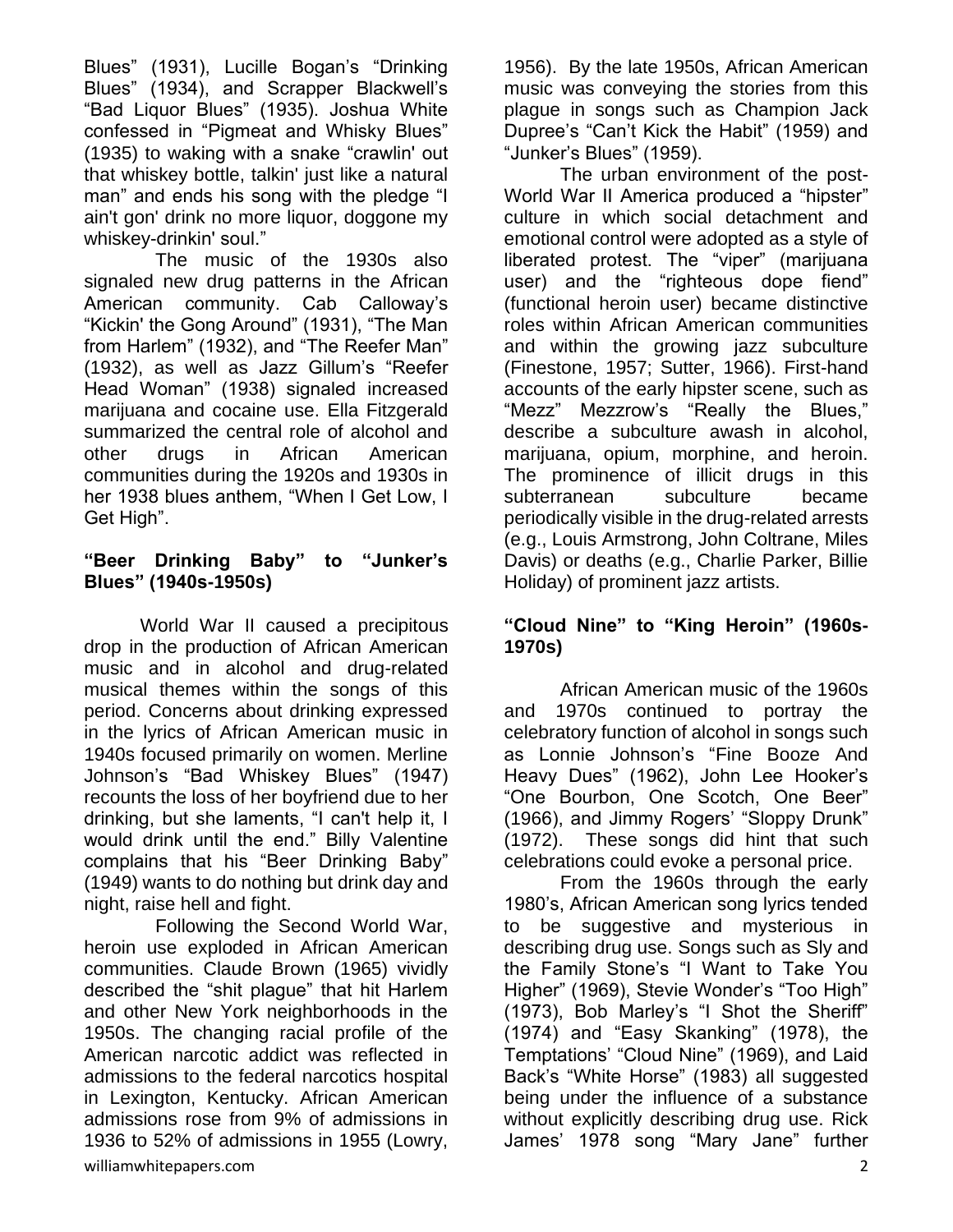typifies such suggestiveness as he sings his love for Mary Jane and her ability to turn him on and take him to paradise when he is feeling low. Jimi Hendrix's "Purple Haze" (1967), the Temptations' "Psychedelic Shack" (1970) and Gil Scott-Heron's "Angel Dust" (1978) reflected the broader polydrug experimentation of the era.

Not all African American music of the mid-twentieth century treated drug use subtly. James Lee Hooker's "Kick Hit 4 Hit Kix U" (1970) was a eulogy to Janis Joplin and Jimi Hendrix as well as a challenge to addicts to kick their habits before they shared a similar fate. James Brown's 1972 "King Heroin" was an in-your-face warning about a drug that could make people forsake everything of previous importance in their lives. The song ended with a prediction of the fate of those who felt they were stronger than heroin.

> *Mount the steed! And ride him well For the white horse of heroin Will ride you to Hell!*

#### **"8-Ball" to "Street Lobotomy" (1980spresent)**

williamwhitepapers.com 3 The devastating effects that the cocaine epidemic of the 1980s and 1990s unleashed on African American families and communities broke into public consciousness through a series of cocainerelated events: Richard Pryor's selfimmolation (1980), the deaths of Len Bias and Don Rogers (1986), the damaged athletic careers of Dwight Gooden, Daryl Strawberry, and Dexter Manley and the public fall from grace of such African American political celebrities as Marian Barry. African American music and film celebrities of this era who also experienced substance-related incidents included Marvin Gaye, Rick James, James Brown, Whitney Houston, Dionne Warwick, and Martin Lawrence. While these high profile cases spawned unending media attention, the poorest African American communities experienced a crack cocaine epidemic,

proliferating illicit drug markets, unprecedented patterns of crime and violence, and the transformation of the criminal justice and child welfare systems into occupying institutions. These changes unfolded just as a new stylized form of storytelling—rap music— and a broader "Hip Hop" culture were spreading through African American urban communities. It was inevitable that cocaine and its transformation of street life would be featured prominently in this new instrument of cultural expression.

Rap (particularly gangsta rap) featured alcohol and drug themes more prominently than any previous musical genre. To illustrate this influence, of the 145 songs we identified between 1924 and 2006 that prominently contained alcohol and drug themes, 106 (mostly rap songs) were released after 1980. Between 1979 and 1997, rap music songs with references to alcohol increased fivefold (from 8% to 44%), those exhibiting positive attitudes toward alcohol rose from 43% to 73%, and brand name mentions increased from 46% to 71%. There was also a significant increase in songs by rappers such as Jay Z, Puffy Combs, and Kanye West extolling exclusive brands of champagne and liquor. This marked a shift from a celebratory function of alcohol and drug use to the use of particular substances to signal glamour and wealth—a linkage fueled by the alcohol industry's use of rap music stars such as Ice Cube, Geto Boys and YoYo to promote expensive alcohol products (Herd, 2005).

Alcohol-themed rap songs of this era include NWA's "Drink it Up" (1987), Afroman's "Let's All Get Drunk Together" (2001) and "Colt 45" (2004), 50 Cent's "Got Me a Bottle" (2002), Tweet's "Drunk" (2002), and Tupac Shakur's "Hennessey" (2004). Typical of the rap songs that prominently featured illicit drug use were NWA's "8-Ball" (1989), Bone, Thugs, N-Harmony's "Smokin Budda" (1990), Cypress Hill's "Light Another" (1991), [Dr. Dre'](http://www.lyricsmania.com/lyrics/dr_dre_lyrics_3005/)s "Puffin On Blunts And Drankin Tanqueray" (1992) and "Blunt Time" (1996), Robert Plunkett's "Crack Smokin' Woman" (1996), Notorious BIG's "Ten Crack Commandments" (1997), Jay-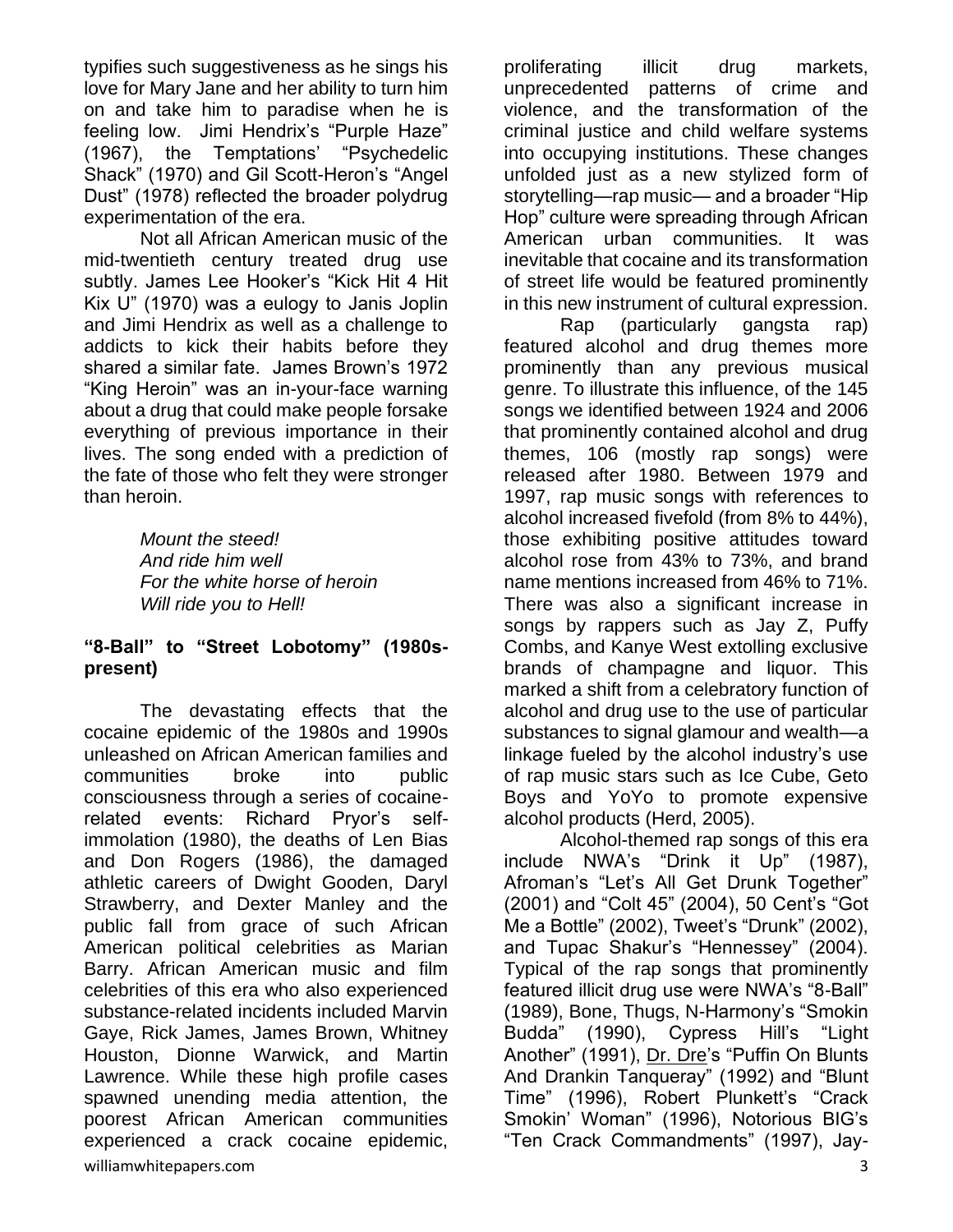Z's "Dope Man" (1999), and Afroman's "Dopefiend" (2000). While some rappers glorified their transformation from drug dealers into millionaire rappers, others, such as Chuck D, lead singer for Public Enemy, expressed through songs like "Night of the Living Bashead" (1998) and "1 Million Bottlebags" (1991) that drugs and alcohol were destroying the Black community.

## **Themes and Implications**

Music is a component of both the culture of addiction and culture of recovery (White, 1996), and reflects the African American community's ambivalent and evolving relationship with alcohol and other drugs and the functions substance use has served for African Americans.

A pervasive theme in African American music is the use of alcohol and drugs as a balm for personal and cultural pain. Songs from Ella Fitzgerald's "When I Get Low I Get High" to Tupac Shakur's "Pour Out A Little Liquor" (1994) portray the ritualized use of intoxicants to blunt emotional pain, assuage grief, and ritually honor the passing of loved ones. The portrayal of alcohol as an emotional anesthetic dates to Lucille Bogan's "Drinking Blues" (1934) in which the central character's heart "*is achin', and whiskey's all it's takin'.*" Such pain may be either personal or cultural. Maria Yellow Horse Braveheart (2003) describes a similar pattern of ritualized alcohol use through which Native Americans have medicated the pain of prolonged historical trauma. Each African American client has a "song to sing" (a story to tell), and these songs are filled with cultural as well as personal pain. Talking about historical oppression and present-day racism as well as talking about addiction and recovery within those contexts are best viewed by the counselor, not as defocusing, but as a potentially crucial dimension of the recovery process for many African Americans.

williamwhitepapers.com 4 A second theme is the use of alcohol to socialize, celebrate, and signify (assert status). There is a distinct shift in emphasis

from the portrayal of alcohol as a balm in the blues genre to the portrayal of alcohol and other drugs as status symbols within rap music. African American music contains vivid portrayals of the personal experience of addiction (particularly the loss of freedom and control) and life within the African American drug culture. A distinct feature within the latter is the depiction of the drug dealer as a hero and anti-hero in songs such as Cab Calloway's "The Man from Harlem" (1932), Curtis Mayfield's "The Pusherman" (1972), and Notorious BIG's "Ten Crack Commandments" (1997).

The role of the dealer and the broader themes of sexuality, criminality, violence and financial status that pervade rap music all suggest a search for manhood. Counselors share with us that they find it difficult to reach young African Americans who are a part of the hip-hop culture. The music of that culture can provide a bridge to understanding and empathy. Listen to the themes of these songs and consider that many successful rap artists—Tupac Shakur, Eminem, Jay-Z, Notorious BIG, Nelly, 50 Cent—were all reared without the active involvement of their fathers. Young African American men who have struggled to define their manhood in addiction will be similarly challenged to define their manhood in recovery.

Warnings of the effects of addiction on self (insanity and death), family (conflict and estrangement), and community (loss of connectedness, violence) also have a long history in African American music, although less prominent in rap music than earlier genres. Cautionary tales of recent decades combine admonitions to stop shootin', smokin', and swallowin' (James Lee Hooker's "Kick Hit 4 Hit Kix U", 1970) with messages to "get your mind together" (James Brown's "King Heroin", 1972) and "make some changes" (Tupac Shakur's "Changes", 1998). Other songs with a distinct anti-addiction message include Gil Scott-Heron's "The Bottle" (1974) and "Angel Dust" (1978), Prince's "Pop Life" (1985) and, as earlier noted, [Public Enemy'](http://www.lyricsmania.com/lyrics/public_enemy_lyrics_1836/)s "Night Of The Living Basheads" (1988) and "1 Million Bottlebags," (1991).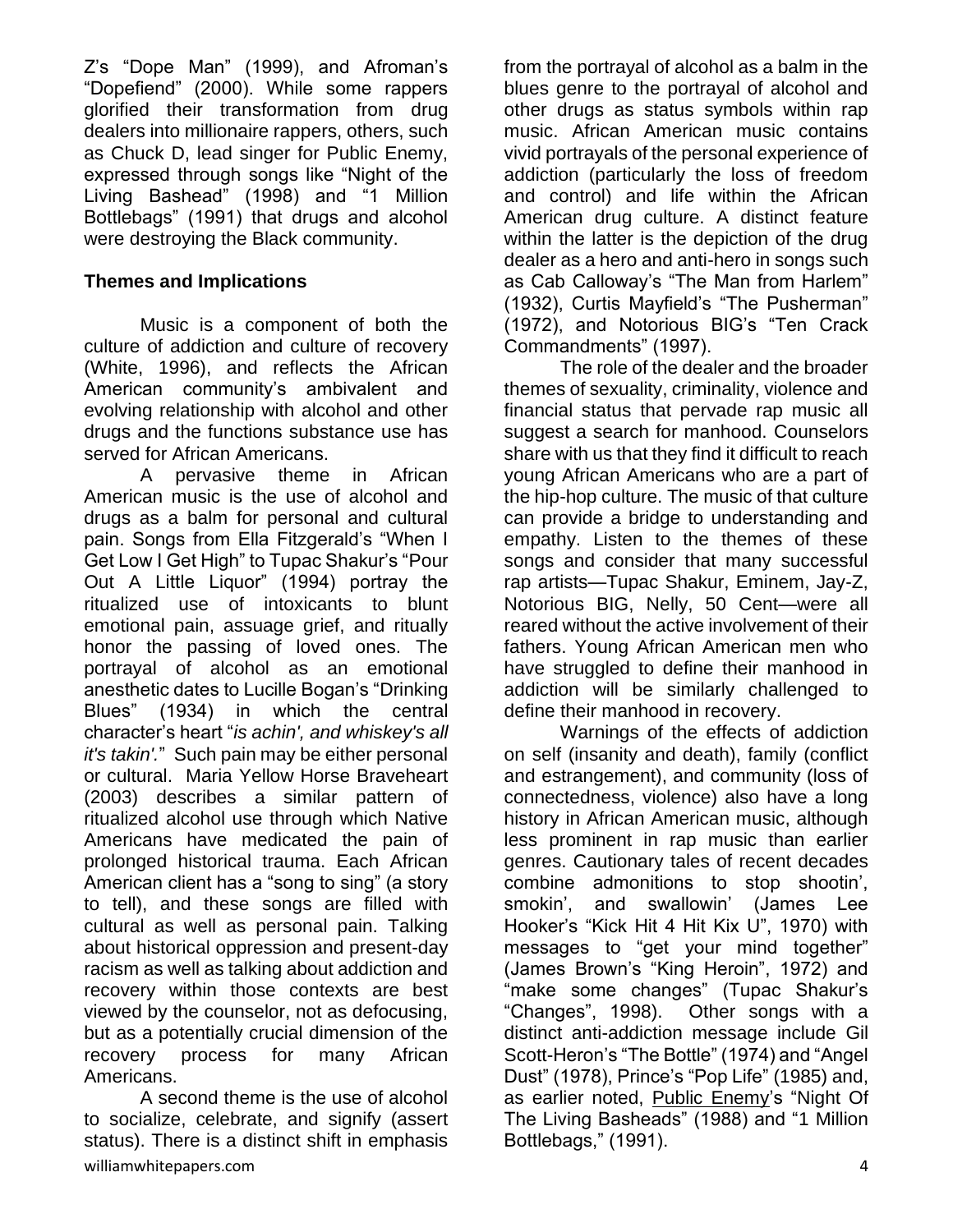African American music has celebrated, cautioned and condemned alcohol and drug use, but has until recently been silent on broader patterns of abstinence, moderation, and recovery. It is only recently that stories of resilience in the face of addiction and stories of recovery have appeared in the lyrics of African American music. A poignant example of this trend is Tupac Shakur's homage to his mother in "You are Appreciated" (1995).

> *And even as a crack fiend, mama You always was a black queen, mama I finally understand for a woman it ain't easy tryin to raise a man You always was committed A poor single mother on welfare, tell me how ya did it There's no way I can pay you back But the plan is to show you that I understand You are appreciated*

As more prominent African Americans become public about their recovery from addiction (e.g., Whoopi Goldberg, Samuel Jackson, Natalie Cole, Jada Pinkett Smith, and Mary J. Blige), recovery themes will likely be reflected in their future work.

We found few African American song lyrics explicitly about addiction recovery, but we would be remiss in failing to acknowledge the role Gospel music has played in the lives of African Americans in recovery. With its themes of redemption, rebirth, forgiveness, and gratitude, and its deep historical subtexts of resistance, liberation and survival, African American Gospel music strikes powerful chords among many African Americans seeking recovery. The authors have interviewed numerous African Americans in faith-based recovery who report that the messages of hope, renewal and reconnection in the music are as important to their recoveries as religious doctrine. As one person stated, "As a recovering cocaine addict, I need a religion I

can feel. I can feel Gospel music and it gives me hope."

African American clients seeking recovery are bombarded by musical cues that celebrate drinking and drug use (Brookshire, et al., 2003). This suggests the potential benefit in exploring isolation strategies (minimizing cue exposure), substitution strategies (replacing intoxication cues with sobriety cues via recovery-themed music), or reframing strategies (altering the meaning and response to pro-drug messages) (White, 1996). The influence of such messages in African American music can be weakened or neutralized by reframing addiction within africentric metaphors (e.g., slavery, genocide) and portraying recovery as an act of cultural survival as well as personal transformation.

The recovery of African Americans can be enriched by exposure to the history of African American resiliency and recovery and by exposure to living proof of long-term recovery and the diversity of recovery styles within the African American community including exposure to prominent musicians and artists in recovery. African American songwriters, musicians, singers and producers could help build cultures of recovery in the African American community by expressing their recovery experiences and service work through their music.

African Americans have expressed their relationships with alcohol and other drugs through multiple musical genres. The stories conveyed through the medium of song reveal the wounds these substances have inflicted on African Americans and their families and communities, but they also stand as testimony to deep sources of resilience and recovery within African American communities. Music as a healing testimony will increase as the prevalence and visibility of recovery grows within African American communities across the country. As culturally competent counselors, we can serve as conduits through which such recovery stories reach our clients.

**Acknowledgement**: Support for research on this article was provided by the Great